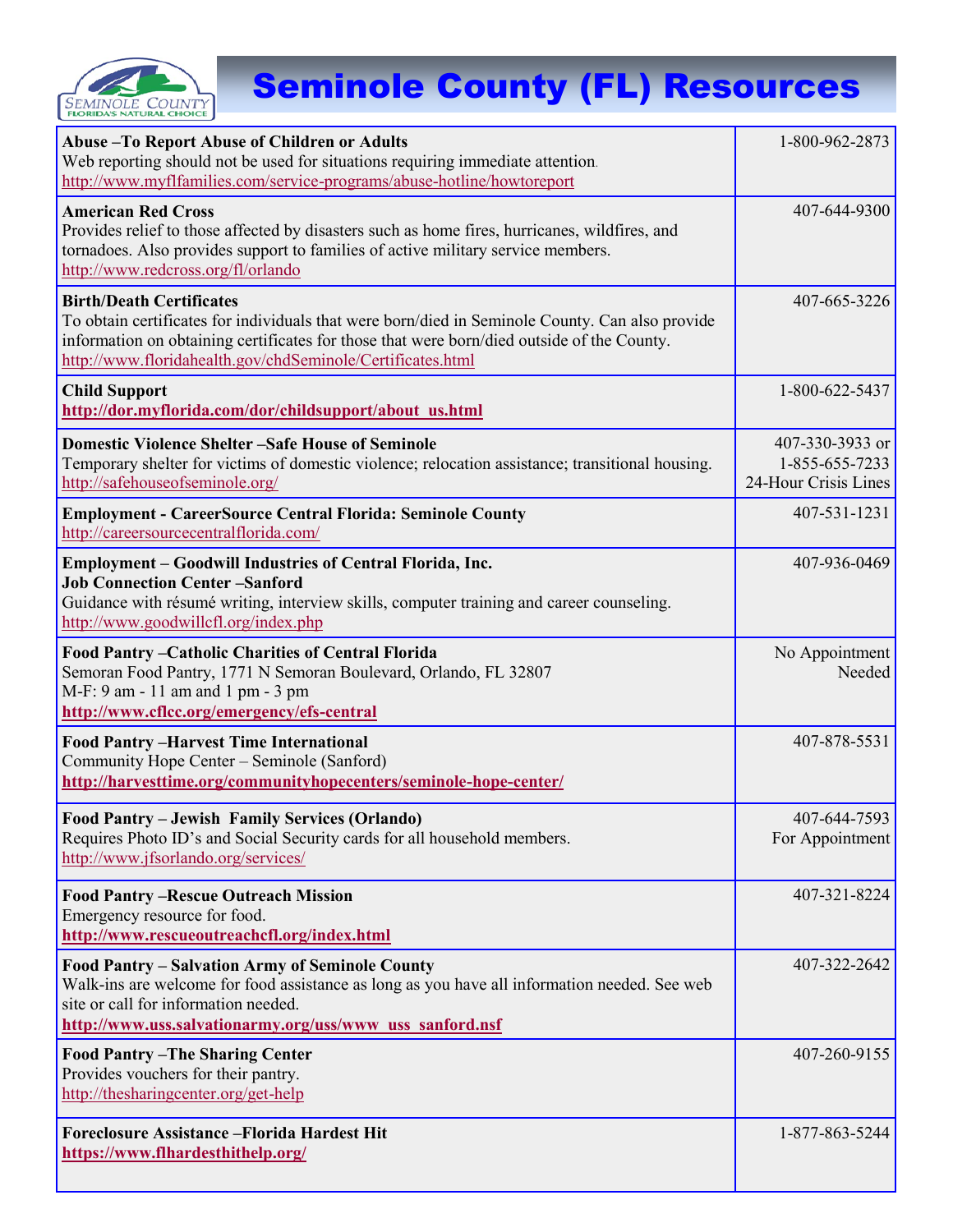

## Seminole County (FL) Resources

| Homeless - Hygiene Services - The Sharing Center<br>Allows homeless children and adults to take a shower, have clothes washed, get a haircut, and<br>use computers for schoolwork and job searches.<br>http://www.thesharingcenter.org/oasis                                                                               | 407-260-9155, ext.<br>145       |
|----------------------------------------------------------------------------------------------------------------------------------------------------------------------------------------------------------------------------------------------------------------------------------------------------------------------------|---------------------------------|
| Homeless Shelter – Coalition for the Homeless of Central Florida (Orlando)<br>http://www.centralfloridahomeless.org/                                                                                                                                                                                                       | 407-426-1250                    |
| <b>Homeless Shelter - Orlando Union Rescue Mission</b><br>Men's Division<br>http://www.ourm.org/                                                                                                                                                                                                                           | 407-423-3596                    |
| <b>Homeless Shelter - Orlando Union Rescue Mission</b><br><b>Women and Families</b><br>http://www.ourm.org/                                                                                                                                                                                                                | 407-423-2131                    |
| Homeless Shelter - Rescue Outreach Mission (Sanford)<br>Men, Women, and Families<br>http://www.rescueoutreachcfl.org/                                                                                                                                                                                                      | 407-321-8224                    |
| <b>Homeless Shelter - Salvation Army of Orange County</b><br>Men and Women with Children<br>http://salvationarmyorlando.org/                                                                                                                                                                                               | 407-423-8581                    |
| <b>Housing - FloridaHousingSearch.org</b><br><b>Sponsored by Florida Housing Finance Corporation</b><br>Allows people to locate available housing that best fits their individual and family needs. If low-<br>income, you must inquire of subsidized unit availability.<br>http://www.floridahousingsearch.org/index.html | 1-877-428-8844                  |
| <b>Housing - Sanford Housing Authority (Section 8)</b><br>Administered by Orlando Housing Authority<br>http://www.orl-oha.org/sanfordha/sanfordha.htm                                                                                                                                                                      | 407-894-1500, ext.<br>5201      |
|                                                                                                                                                                                                                                                                                                                            |                                 |
| Housing – Seminole County Housing Authority (Section 8 or Public Housing)<br>Assist low income individuals and families by providing rental housing units in either the public<br>or private housing markets through Section 8 and Public Housing.<br>http://www.seminolecountyhousingauthority.org/                       | 407-365-3621                    |
| <b>Medical Examiner - Volusia County</b><br>The Volusia County (District 7) Medical Examiner Office provides medical examiner services<br>under contract with Seminole County (District 24).<br>http://www.volusia.org/services/public-protection/medical-examiner/                                                        | 1-386-258-4060                  |
| Rent/Mortgage/Utilities Assistance - Catholic Charities of Central Florida<br>http://www.cflcc.org/welcome                                                                                                                                                                                                                 | 407-839-4357<br>For Appointment |
| Rent/Mortgage/Utilities Assistance - Jewish Family Services (Orlando)<br>http://www.jfsorlando.org/                                                                                                                                                                                                                        | 407-644-7593                    |
| Rent/Mortgage/Utilities Assistance – Salvation Army of Seminole County<br>http://www.uss.salvationarmy.org/uss/www uss sanford.nsf                                                                                                                                                                                         | 407-839-4357<br>For Appointment |
| Rent/Mortgage/Utilities Assistance - The Sharing Center<br>http://thesharingcenter.org/get-help                                                                                                                                                                                                                            | 407-260-9155                    |